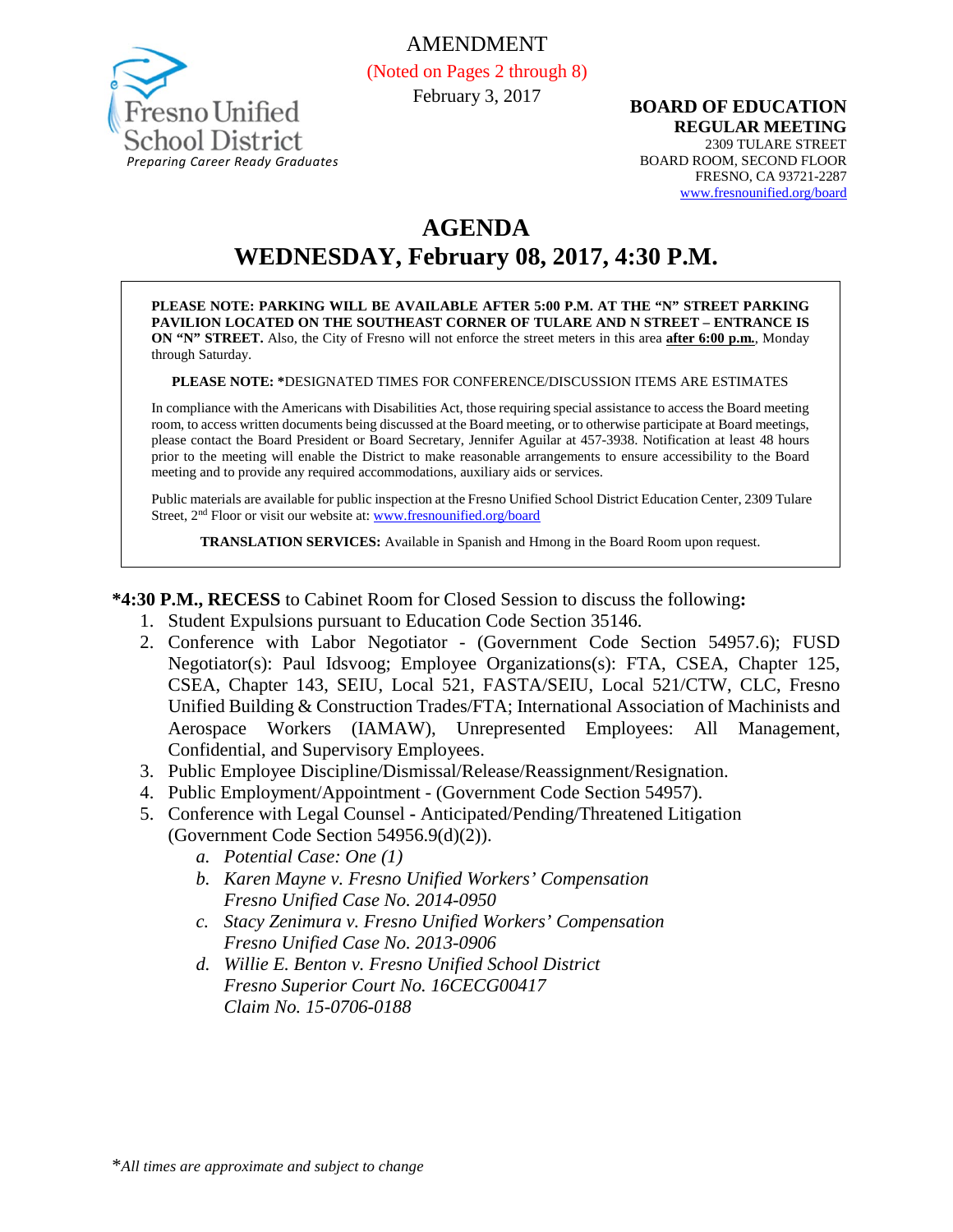### **5:30 P.M., RECONVENE** and report action taken during Closed Session, if any.

### **PLEDGE OF ALLEGIANCE**

Dana Wells, a community member that has had a positive impact at Hamilton, will lead the flag salute.

### **APPROVE Minutes**

Included in the Board binders are the draft minutes for the January 11, 2017 Regular Meeting, and January 12, 2017 Special Meeting. The Acting Superintendent recommends approval. Contact person: Michael E. Hanson Robert G. Nelson, telephone 457-3884.

### **HEAR Reports from Student Board Representatives**

An opportunity is provided to hear comments/reports from Student Board Representatives from Edison High School. Contact person: Kim Mecum, telephone 457-3731.

### **HEAR Report from Acting Superintendent**

ALL CONSENT AGENDA items are considered to be routine by the Board of Education and will be enacted by one motion. There will be no separate discussion of items unless a Board member or member of the community so requests, in which event, the item(s) will be considered following approval of the Consent Agenda.

## **A. CONSENT AGENDA**

### **A-1, APPROVE Personnel List**

Included in the Board binders is the Personnel List, Appendix A, as submitted. The Acting Superintendent recommends approval. Contact person: Paul Idsvoog, telephone 457-3548.

### **A-2, ADOPT Findings of Fact and Recommendations of District Administrative Board**

The Board of Education received and considered the Findings of Fact and Recommendations of District Administrative Panels resulting from hearings on expulsion and readmittance cases conducted during the period since the January 25, 2017, Regular Board meeting. The Acting Superintendent recommends adoption. Contact person: Kim Mecum, telephone 457-3569.

### **A-3, APPROVE Independent Contractor Services Agreement with Fresno County Superintendent of Schools, Early Care and Education Department**

Fresno County Superintendent of Schools (FCSS), Early Care and Education Department along with Children Services Network and the Fresno Economic Opportunity Commission are participating in the Fresno Language Project under the David and Lucile Packard Foundation grant, Starting Smart and Strong Initiative. The services will support the innovative practices of the Fresno Language Project. The Acting Superintendent recommends approval. Fiscal impact: Sufficient funds in the amount of \$25,000 are available in the David and Lucile Packard Foundation grant, Starting Smart and Strong Initiative Budget. Contact person: Kim Mecum, telephone 457-3731.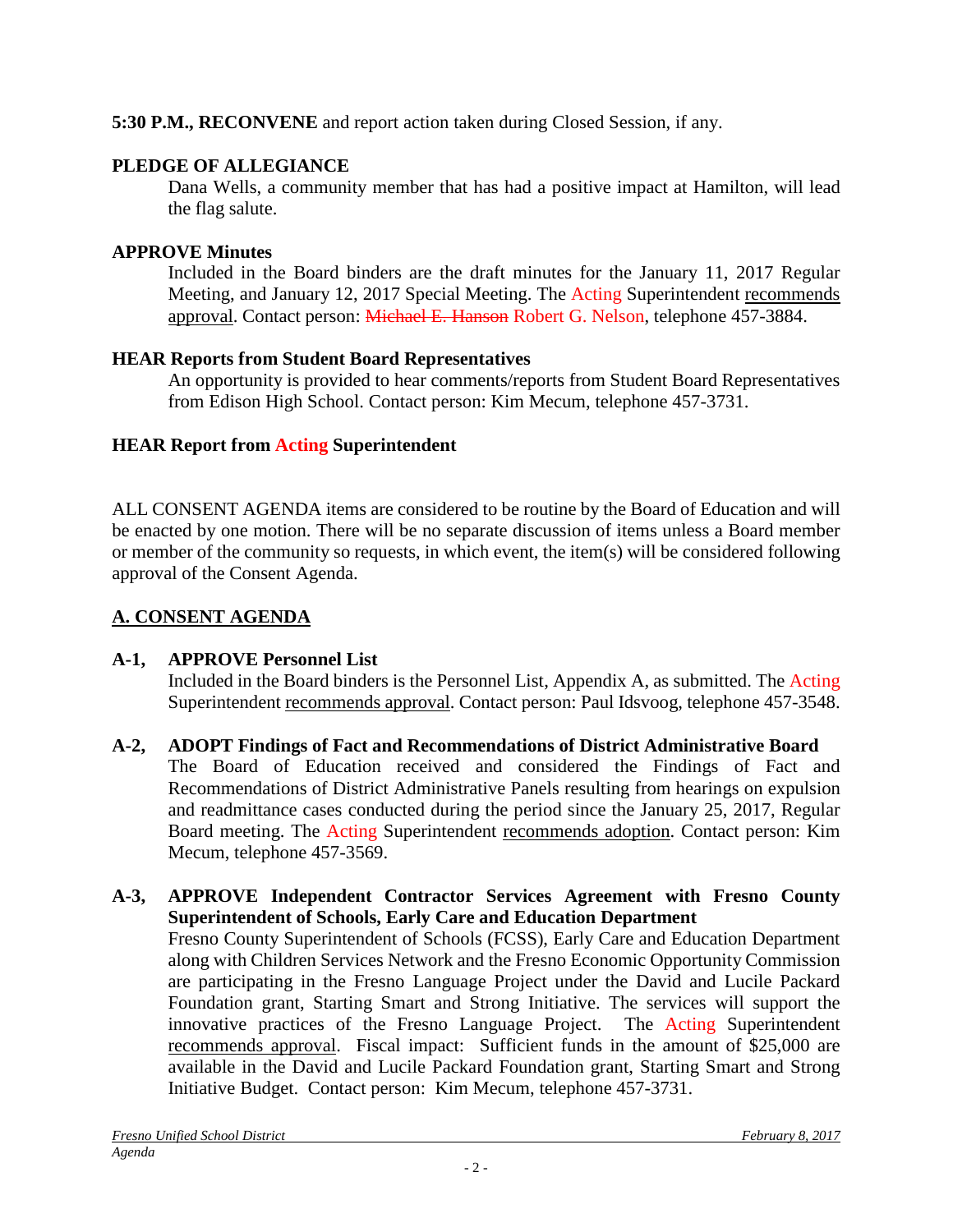### **A. CONSENT AGENDA** - *continued*

### **A-4, APPROVE Amendment to the Citizens' Bond Oversight Committee Bylaws to Include Oversight of Measure X Expenditures**

Included in the Board binders and recommended for approval are amended Bylaws of the Citizens' Bond Oversight Committee (CBOC) to reflect previous Board action to designate the CBOC with responsibility for expenditure oversight for Measure X as well as Measure Q. The recommended amended CBOC Bylaws also remove "Measure K" from the Bylaws, as all Measure K bond proceeds have been expended and there is no longer need for oversight. The CBOC reviewed and approved the recommended amendment to the Bylaws at the January 24, 2017 Oversight Committee meeting. The Acting Superintendent recommends approval. Fiscal impact: There is no fiscal impact to the district. Contact person: Karin Temple, telephone 457-3134.

### **A-5, APPROVE Agreement with MGT of America to Conduct Facility Conditions Assessments of All Schools**

Included in the Board binders and recommended for approval is an agreement with MGT of America to conduct facility conditions assessments of all district schools. The agreement is in the amount of  $$359,863$  and is for the period February 9 – June 30, 2017. It is anticipated that the school site evaluations will be conducted in March and April with assessment reports to follow. The purpose of a facility conditions assessment is to objectively determine, using independent facilities experts and a standardized rating tool, the existing conditions of school buildings and grounds. Results of the facility conditions assessment will be combined with other factors/criteria to help guide the planning/prioritization of future Measure X projects. The Acting Superintendent recommends approval. Fiscal impact: \$359,863 is available in the Measure X budget. Contact person: Karin Temple, telephone 457-3134.

### **A-6, APPROVE Use of Individual Piggyback Contracts in 2016/17**

Included in the Board binders and recommended for approval are piggyback contracts proposed for utilization during 2016/17. Piggybacking is authorized under Public Contract Code 20118 and is a best practice that takes advantage of competitive pricing from a contract formally bid by another school district or public agency. Approval does not commit the district to purchases or use of any specific contract. Purchases associated with piggyback contracts will be presented to the Board for ratification on a future purchase order report. The Acting Superintendent recommends approval. Fiscal impact: Funding will be determined on a project-by-project basis. Contact person: Karin Temple, telephone 457-3134.

### **A-7, APPROVE Award of Bid 17-15, Disposable Meal Trays**

Included in the Board binders is information on Bid 17-15 for disposable meal trays to serve school meals under the National School Breakfast Program and National School Lunch Program. The request for bid was lawfully advertised on December 15, 2016 and December 22, 2016. The bids were opened on January 5, 2017. Notifications were sent to nine (9) vendors, and the district received one (1) response. The bid is for a one-year term price agreement with the option to extend for two additional one-year periods.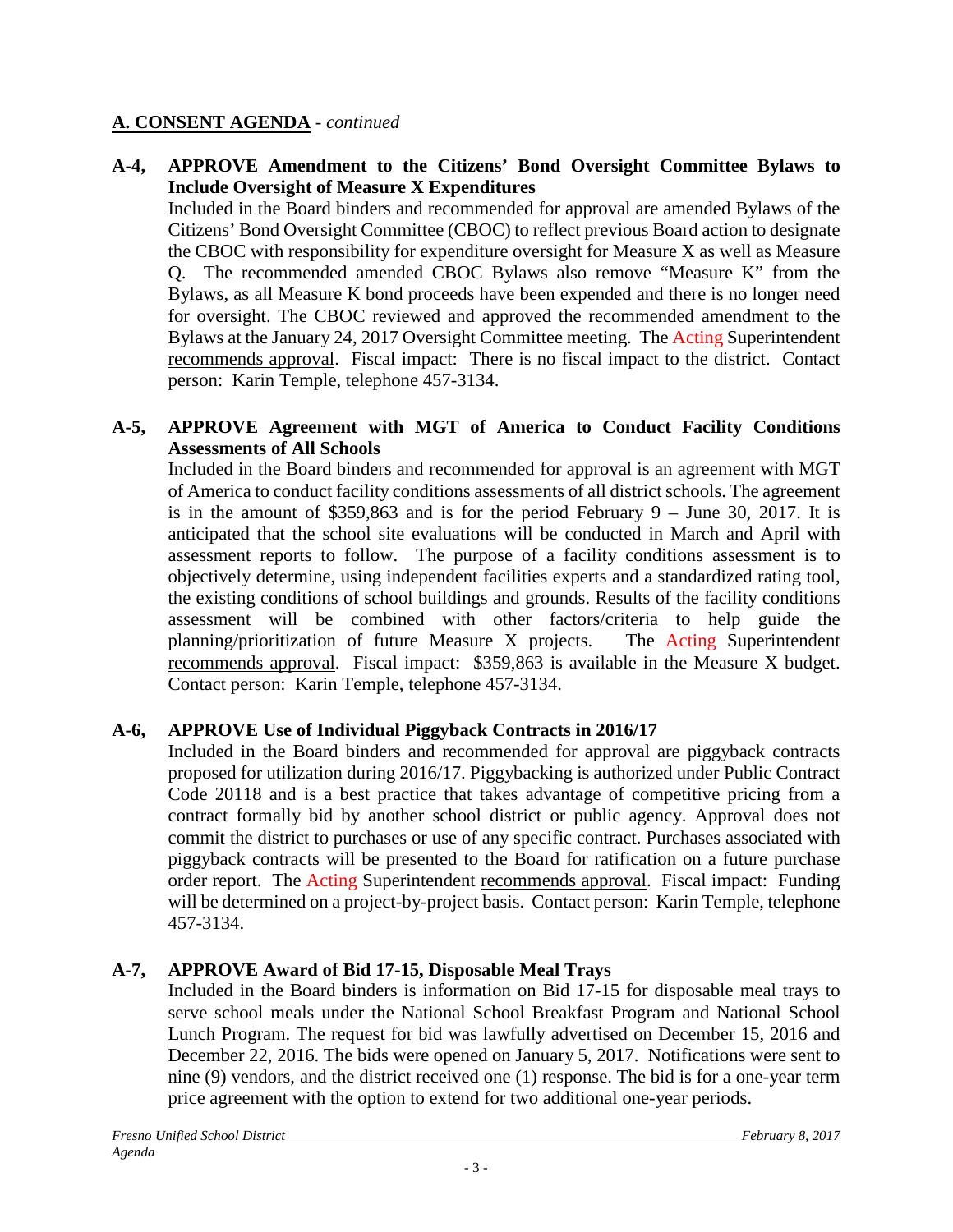### **A. CONSENT AGENDA** - *continued*

Staff recommends award to the lowest, responsive bidder:

Plastic Packaging Inc. (Sacramento, California) \$1,452,646

The Acting Superintendent recommends approval. Fiscal impact:Sufficient funds of \$1,452,646 are available in the Food Services Department budget. Contact person: Karin Temple, telephone 457-3134.

### **A-8, DENY Claim #17-0103-0001**

Included in the Board binders is a Claim for Damages by a Minor, case #17-0103-0001. The Acting Superintendent recommends that the Claim be denied and the matter referred to the district's Director of Benefits and Risk Management for further handling. Fiscal Impact: There is no fiscal impact to the district at this time. Contact person: Ruth F. Quinto, telephone 457-6226.

### **A-9, RATIFY Independent Contractor Services Agreement with Reading and Beyond for 2016/17**

Included in the Board binders is an independent contractor services agreement representing year two of a three-year agreement between Fresno Unified School District and Reading and Beyond. The agreement will continue a comprehensive literacy intervention program for students identified by Fresno Unified who are currently enrolled at Yokomi, Lowell and Jefferson Elementary, along with their K-12 household members. Additionally, students may be identified at each school site for support by the school principal. The Acting Superintendent recommends ratification. Fiscal impact: Sufficient funds of \$691,435 have been set aside in the Title I budget for the Reading and Beyond Agreement. 50% upon approval and 50% only if target outcomes are achieved. Contact person: Bob Nelson, telephone 457-3657.

#### **A-10, RATIFY Change Orders for the Projects Listed Below**

Included in the Board binders is information on Change Orders for the following projects:

- Bid 16-04, Robinson Elementary School New Kindergarten Building Construction Change Order 3: \$13,660
- Bid 16-21, Duncan Polytechnical High School Gymnasium New Cooling Addition Change Order 1: \$17,264
- Bid 16-23, Roosevelt High School Gymnasium New Cooling Addition Change Order 1: \$36,416
- Bid 16-27, McLane High School Gymnasium New Cooling Addition Change Order 1: \$5,245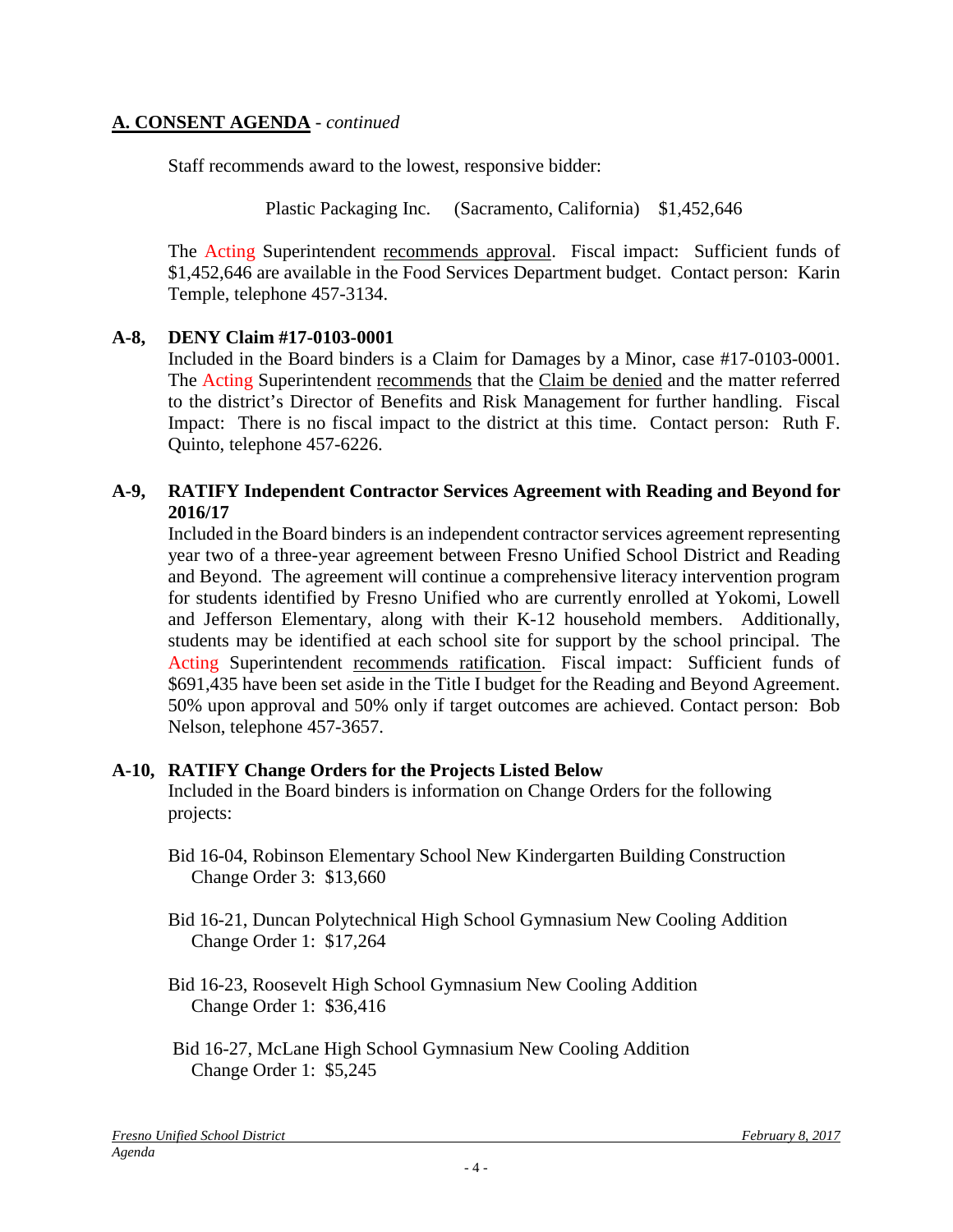### **A. CONSENT AGENDA** - *continued*

Bid 16-32, Summer 2016 Portable Classroom Relocation and Infrastructure Project Change Order 1 (Ayer): \$ 14,309 Change Order 2 (ATP): \$ 9,509 Change Order 2 (Bakman): \$ 1,006 Change Order 2 (Ewing): \$ 1,740 Change Order 2 (Patiño): \$ 1,175

The Acting Superintendent recommends ratification. Fiscal impact:\$27,739 is available in the Capital Facilities fund (Bid 16-32), and \$72,585 is available in the Measure Q fund for all other listed projects. Contact person: Karin Temple, telephone 457-3134.

#### **A-11, RATIFY the Filing of a Notice of Completion**

Included in the Board binders is a Notice of Completion for the following project, which has been completed according to plans and specifications:

### **Bid 16-04 Robinson Elementary School New Kindergarten Building Construction**

| Presented for information only      |           |
|-------------------------------------|-----------|
| Original contract amount:           | 1,826,000 |
| Change order/s previously ratified: | 28,466    |
| Final contract amount:              | 1,854,466 |

The Acting Superintendent recommends ratification. Fiscal impact:Retention funds are released in accordance with contract terms and California statutes. Funds are available in the Measure Q budget. Contact person: Karin Temple, telephone 457-3134.

#### **A-12, RATIFY Purchase Orders from November 1, 2016 through December 31, 2016**

Included in the Board binders is information on purchase orders issued from November 1, 2016, through December 31, 2016. Purchase orders for \$10,000 or more are presented first, followed by purchase orders for less than \$10,000. A list of purchase orders issued for Associated Student Body (ASB) accounts is also provided. The Acting Superintendent recommends ratification. Fiscal impact: Funding is noted on the attached pages. Contact person: Karin Temple, telephone 457-3134.

#### **END OF CONSENT AGENDA (ROLL CALL VOTE)**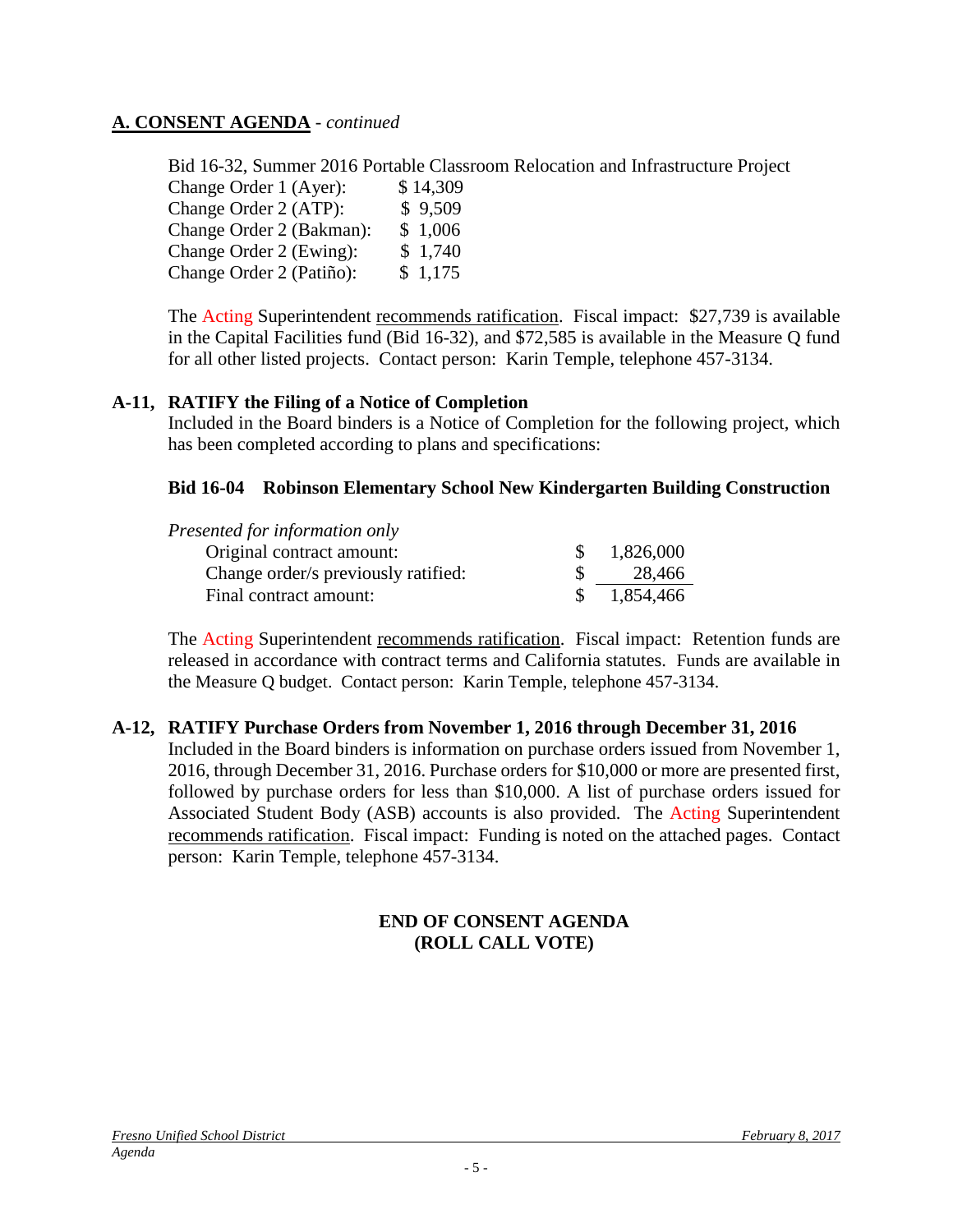### **UNSCHEDULED ORAL COMMUNICATIONS**

Individuals who wish to address the Board on topics within the Board's subject matter jurisdiction, but **not** listed on this agenda may do so at this time. While all time limitations are at the discretion of the Board President, generally members of the public will be limited to a maximum of three (3) minutes per speaker for a total of thirty (30) minutes of public comment as designated on this agenda. Any individual who has not had an opportunity to address the Board during this initial thirty (30) minute period may do so at the end of the meeting after the Board has addressed all remaining items on this agenda. Individuals with questions on school district issues may submit them in writing. The Board will automatically refer to the Acting Superintendent any formal requests that are brought before them at this time. The appropriate staff member will furnish answers to questions. Please note that if you wish to address the Board on an agenda item, you should do so when that specific item is called.

### **B. CONFERENCE/DISCUSSION AGENDA**

### **6:00 P.M.**

### **B-13, PRESENT and DISCUSS the 2017/18 Strategic Budget Development**

At the January 25, 2017 Board of Education meeting, the 2017/18 Governor's Proposed Budget and the district's preliminary strategic budget development was discussed. On February 8, 2017, staff and the Board will continue budget development discussions. Fiscal impact: Not available at this time. Contact person: Ruth F. Quinto, telephone 457- 6226.

#### **6:30 P.M.**

#### **B-14, DISCUSS and APPROVE Award of Request for Proposals 17-12, School-Based Health Care Provider Services for Various School Campuses**

It is recommended that the Board approve the award of Request for Proposals 17-12 for the provision of health services at district schools, to Clinica Sierra Vista (CSV). CSV is partnering with Valley Children's Healthcare to operate health and wellness centers at six district schools, to be implemented during 2017/18 and 2018/19. Addams, Bakman, Duncan, Sequoia, Sunnyside and Tehipite have been identified based on data specific to health indicators and access to healthcare, and site ability to accommodate a health center facility. School-based health centers are an effective way to provide access to healthcare for students and families, in partnership with a federally qualified provider and with minimal district support. Research indicates a link between student success and access to healthcare. Key components of the recommended agreement with CSV are summarized in the Board binders. The entire agreement is available for review in the Board office. The Chief Operations Officer recommends approval. Fiscal impact: The recommended action has no immediate financial impact. As health centers are implemented, the cost for utilities (average \$4,400 per site annually) and school nursing staff (average \$108,000 per site annually) will be included in future budget requests. Contact person: Karin Temple, telephone 457-3134.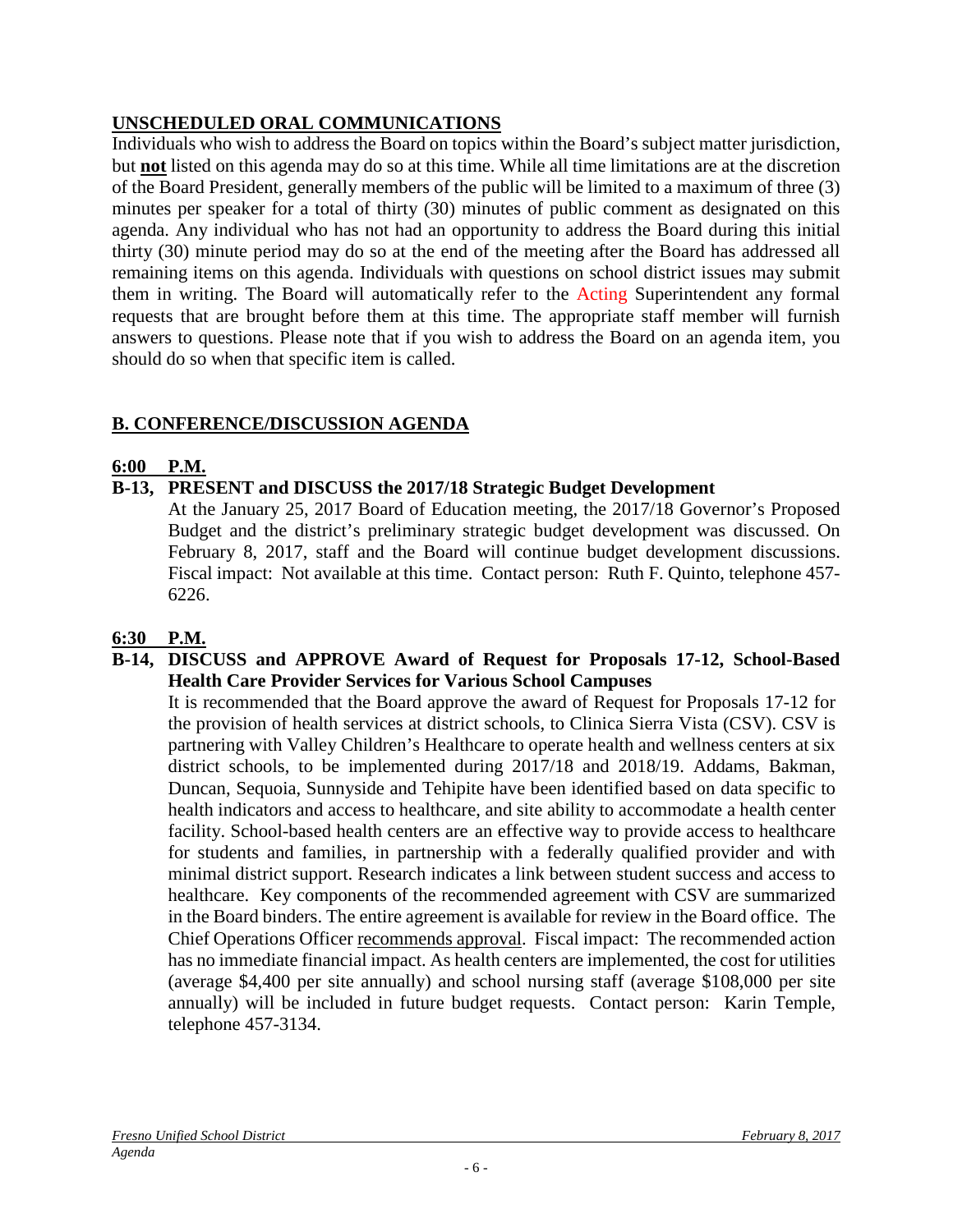### **B. CONFERENCE/DISCUSSION AGENDA** - *continued*

### **7:00 P.M.**

### **B-15, DISCUSS and DECIDE in the Matter of the Charter Renewal Petition for Valley Preparatory Academy**

Valley Preparatory Academy Charter (Valley Prep or VPA) has delivered a renewal petition to the district seeking authorization to operate July 1, 2017 through June 30, 2022. Valley Prep is currently serving approximately 365 students in grades transitional kindergarten through eight. The school is located at 4221 N. Hughes Ave. in Fresno. Fiscal impact: The estimated fiscal impact for year one is \$2,830,708. The Acting Superintendent recommends a decision. Contact person: Kim Mecum, telephone 457-3731.

### **7:15 P.M.**

**B-16, PRESENT and DISCUSS Expansion of the Partnership Between State Center Community College District and Fresno Unified School District for the Design Science High School Program, and Approve Allocation of Funding for a New Facility** Staff and Fresno City College leadership will present for Board discussion, plans to expand the partnership between Fresno Unified and the State Center Community College District (SCCCD) related to the Design Science High School program. The expanded partnership will include relocating Design Science from temporary facilities to a permanent facility on the Fresno City College (FCC) campus. In addition, it is recommended that the Board approve allocating \$6 million, previously set aside in the General Fund Reserve, as the district's contribution to future construction of the new Design Science facility. Fiscal impact: \$6,000,000 is available in the General Fund Reserve, earmarked for a new CTE facility. Contact person: Karin Temple, telephone 457-3134.

#### **7:30 P.M.**

#### **B-17 A, DISCUSS and APPROVE Process for Interim Superintendent Selection**

An opportunity is provided for the Board of Education to discuss and approve a process for the selection of an Interim Superintendent to serve until the new Superintendent is hired for the District. The Board will discuss various methods for identifying and interviewing Interim Superintendent candidates for selection. Fiscal Impact: The recommended discussion results in no financial impact to the District. Contact person: Bob Nelson, telephone 457-3884.

#### **B-17 B, DISCUSS Process for Selection of Superintendent Search Firm**

At the request of Board President Ashjian, the Board is presented an opportunity to discuss the process for selection of an educational leadership search consultant to conduct the recruitment for a new superintendent and to allow for community discussion on the matter. Given that this professional service is exempt from formal bidding requirements and that relatively few firms are qualified to perform the service, it is recommended that the informal process outlined in the Board binders be facilitated by the Purchasing Department. Fiscal impact: The recommended discussion results in no financial impact to the district. Contact person: Karin Temple, 457-3134.